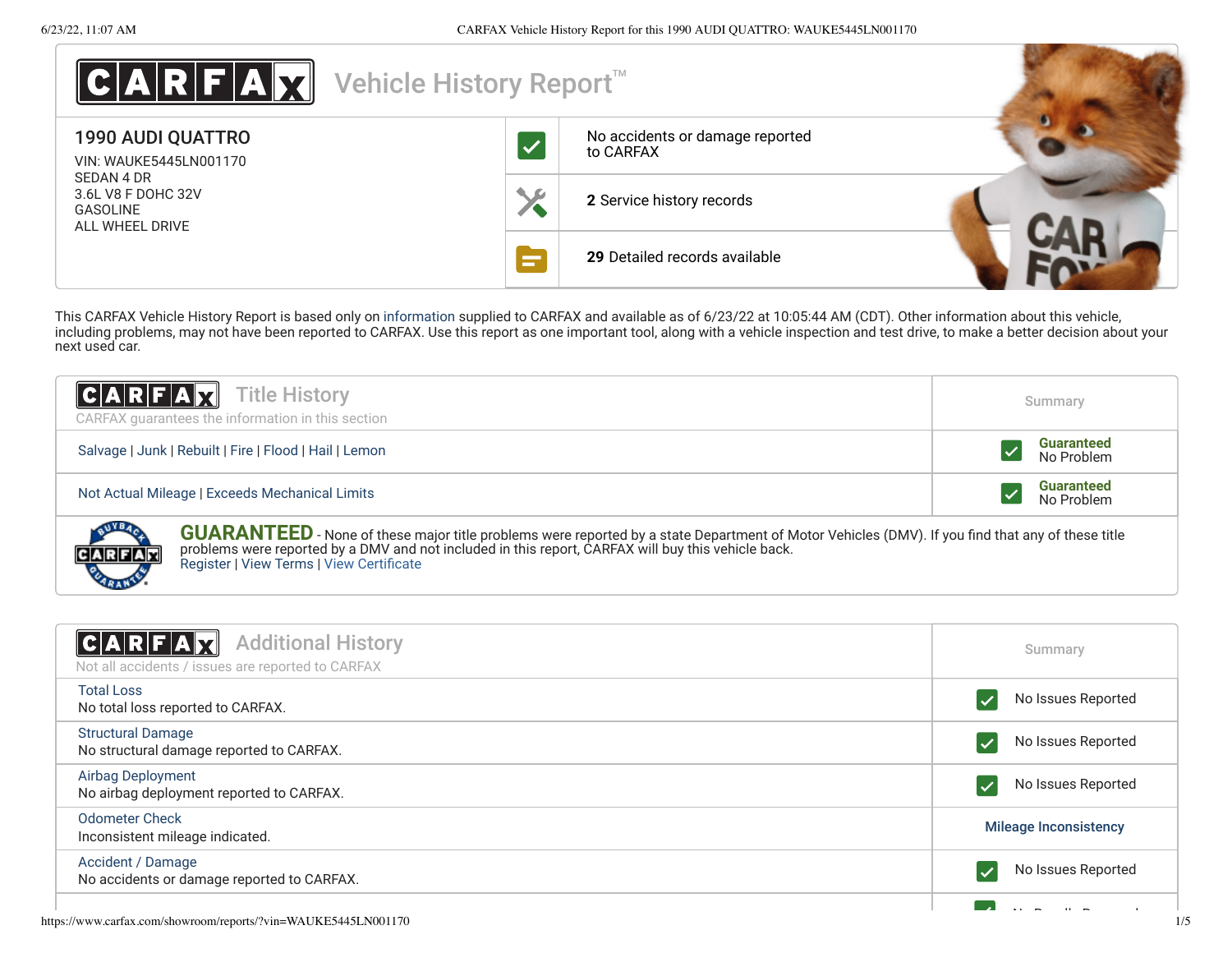# [Manufacturer Recall](https://www.carfax.com/showroom/reports/defManufacturerRecall)

No open recalls reported to CARFAX.

# [Basic Warranty](https://www.carfax.com/showroom/reports/defBasicWarranty)

Basic warranty<br>No data reported to CARFAX. No Data Reported to CARFAX.

No Recalls Reported

<span id="page-1-1"></span><span id="page-1-0"></span>

| Date       | Mileage | Source                                                                | <b>Comments</b>                                                                                                                                                                       |
|------------|---------|-----------------------------------------------------------------------|---------------------------------------------------------------------------------------------------------------------------------------------------------------------------------------|
| 07/31/1989 |         | <b>NICB</b>                                                           | Vehicle manufactured and shipped to original dealer                                                                                                                                   |
| 10/01/1989 | 64      | New York<br>Motor Vehicle Dept.                                       | Title issued or updated<br>- First owner reported                                                                                                                                     |
| 06/01/1995 | 113,272 | <b>Auto Auction</b>                                                   | Vehicle sold                                                                                                                                                                          |
|            |         |                                                                       | <b>MILEAGE INCONSISTENCY</b>                                                                                                                                                          |
|            |         |                                                                       | The mileage reported here conflicts with this vehicle's odometer<br>history. Ask a mechanic or the seller to confirm the actual mileage<br>- this entry may just be a clerical error. |
| 07/24/1995 | 43,272  | New Jersey<br>Motor Vehicle Dept.<br>Fairview, NJ                     | Title issued or updated<br>- New owner reported                                                                                                                                       |
| 10/04/1995 | 44,003  | Arizona<br>Motor Vehicle Dept.<br>Phoenix, AZ<br>Title #H7HH952770168 | Title or registration issued<br>- Loan or lien reported                                                                                                                               |
| 12/18/1998 | 59,065  | North Dakota<br>Motor Vehicle Dept.<br>Bismarck, ND<br>Title #4023251 | Title or registration issued<br>- Loan or lien reported                                                                                                                               |
| 01/27/1999 | 59,165  | North Dakota<br>Motor Vehicle Dept.<br>Bismarck, ND<br>Title #4023251 | Title or registration issued                                                                                                                                                          |
| 09/24/2007 |         | North Dakota<br>Motor Vehicle Dept.<br>Bismarck, ND<br>Title #4023251 | Title or registration issued                                                                                                                                                          |
| 09/29/2008 |         | North Dakota<br>Motor Vehicle Dept.<br>Bismarck, ND<br>Title #4023251 | Title or registration issued                                                                                                                                                          |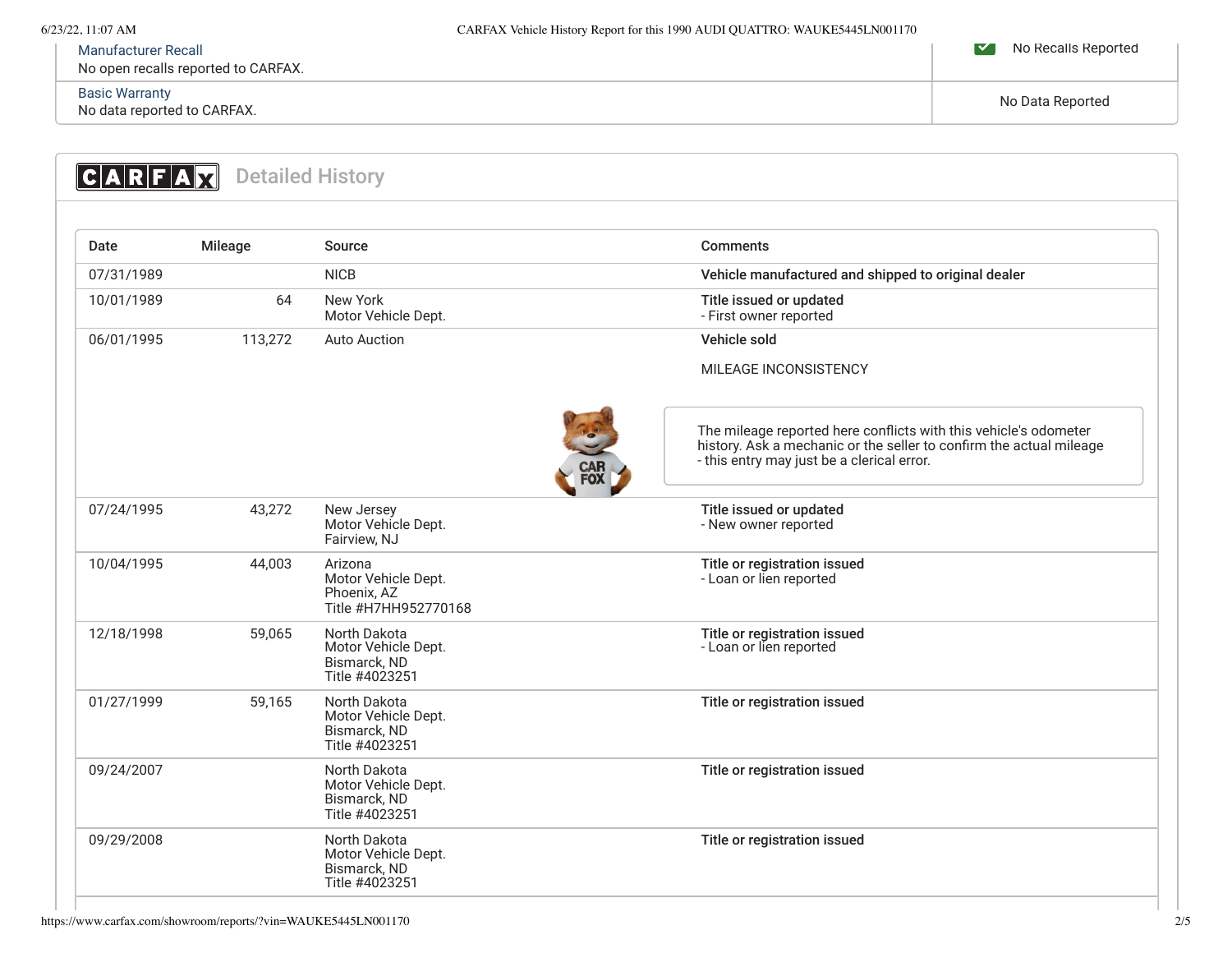| 6/23/22, 11:07 AM |        |                                                                                                          |    | CARFAX Vehicle History Report for this 1990 AUDI QUATTRO: WAUKE5445LN001170     |  |
|-------------------|--------|----------------------------------------------------------------------------------------------------------|----|---------------------------------------------------------------------------------|--|
| 09/14/2009        |        | North Dakota<br>Motor Vehicle Dept.<br>Bismarck, ND<br>Title #4023251                                    |    | Title or registration issued                                                    |  |
| 06/29/2010        | 80,042 | Valley Imports<br>Fargo, ND<br>701-277-1777<br>valleyimports.com                                         | ◥◬ | Vehicle serviced<br>- Maintenance inspection completed                          |  |
|                   |        | 4.6 / 5.0 93 Verified Reviews<br>173 Customer Favorites                                                  |    |                                                                                 |  |
| 07/21/2010        | 80,447 | Valley Imports<br>Fargo, ND<br>701-277-1777<br>valleyimports.com<br>$\sqrt{4.6/5.0}$ 93 Verified Reviews |    | Vehicle serviced<br>- Maintenance inspection completed<br>- Air filter replaced |  |
|                   |        | 173 Customer Favorites                                                                                   |    |                                                                                 |  |
| 09/21/2010        |        | North Dakota<br>Motor Vehicle Dept.<br>Bismarck, ND<br>Title #4023251                                    |    | Title or registration issued                                                    |  |
| 10/19/2011        |        | North Dakota<br>Motor Vehicle Dept.<br>Bismarck, ND<br>Title #4023251                                    |    | Registration issued or renewed                                                  |  |
| 09/13/2012        |        | North Dakota<br>Motor Vehicle Dept.<br>Bismarck, ND<br>Title #4023251                                    |    | Registration issued or renewed                                                  |  |
| 09/23/2013        |        | North Dakota<br>Motor Vehicle Dept.<br>Bismarck, ND<br>Title #4023251                                    |    | Registration issued or renewed                                                  |  |
| 09/19/2014        |        | North Dakota<br>Motor Vehicle Dept.<br>Bismarck, ND<br>Title #4023251                                    |    | Registration issued or renewed                                                  |  |
| 09/30/2015        |        | North Dakota<br>Motor Vehicle Dept.<br>Bismarck, ND<br>Title #4023251                                    |    | Registration issued or renewed                                                  |  |
| 06/10/2016        |        | North Dakota<br>Motor Vehicle Dept.                                                                      |    | Vehicle purchase reported                                                       |  |
| 09/14/2016        |        | North Dakota<br>Motor Vehicle Dept.<br>Bismarck, ND<br>Title #4023251                                    |    | Registration issued or renewed                                                  |  |
| 09/21/2017        |        | North Dakota                                                                                             |    | Registration issued or renewed                                                  |  |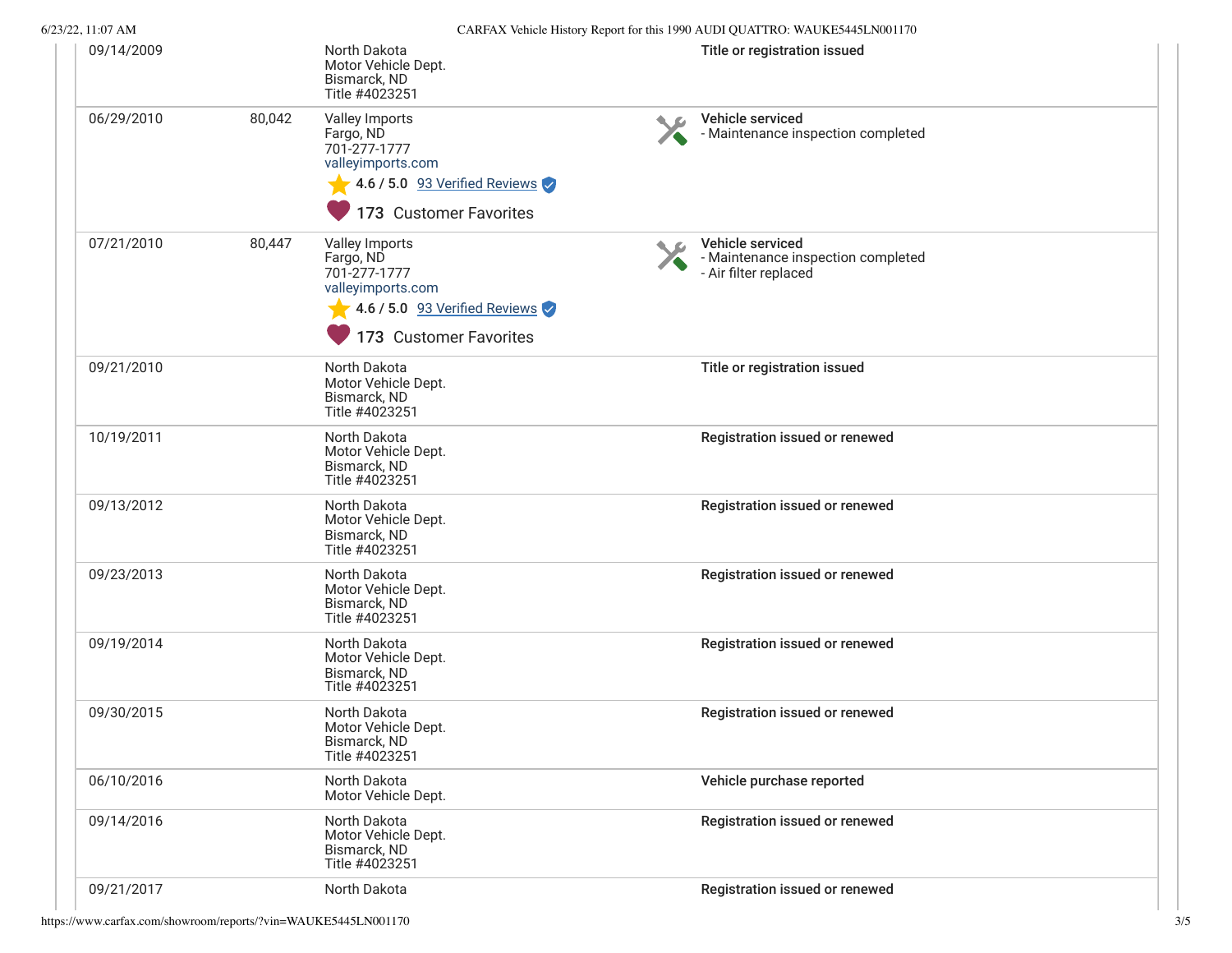|                                                                 | Motor Vehicle Dept.<br>Bismarck, ND<br>Title #4023251                     |                                                                                                                         |  |
|-----------------------------------------------------------------|---------------------------------------------------------------------------|-------------------------------------------------------------------------------------------------------------------------|--|
| 09/19/2018                                                      | North Dakota<br>Motor Vehicle Dept.<br>Bismarck, ND<br>Title #4023251     | Registration issued or renewed                                                                                          |  |
| 09/10/2019                                                      | North Dakota<br>Motor Vehicle Dept.<br>Bismarck, ND<br>Title #4023251     | Registration issued or renewed                                                                                          |  |
| 10/16/2020                                                      | North Dakota<br>Motor Vehicle Dept.<br>Bismarck, ND<br>Title #4023251     | Registration issued or renewed                                                                                          |  |
| 01/05/2021                                                      | North Dakota<br>Motor Vehicle Dept.                                       | Vehicle purchase reported                                                                                               |  |
| 03/02/2021                                                      | North Dakota<br>Motor Vehicle Dept.<br>Bismarck, ND<br>Title #ND653882368 | Title or registration issued<br>- New owner reported                                                                    |  |
| 09/22/2021                                                      | North Dakota<br>Motor Vehicle Dept.<br>Bismarck, ND<br>Title #ND653882368 | Registration issued or renewed                                                                                          |  |
| 01/21/2022                                                      | Vermont<br>Motor Vehicle Dept.                                            | Vehicle purchase reported                                                                                               |  |
| 02/04/2022                                                      | Vermont<br>Motor Vehicle Dept.<br>East Greenwich, RI                      | Registration issued or renewed<br>- New owner reported<br>- Passed safety inspection<br>- Vehicle color noted as Maroon |  |
| Have Questions? Please visit our Help Center at www.carfax.com. |                                                                           |                                                                                                                         |  |



## First Owner

When the first owner(s) obtains a title from a Department of Motor Vehicles as proof of ownership.

# Mileage Inconsistency

If an odometer reading is less than a previous reading but CARFAX is uncertain whether the discrepancy is a rollback or a clerical error, then CARFAX calls it a "Mileage Inconsistency". In this case, you should verify the mileage with your dealer or a qualified mechanic.

## New Owner Reported

When a vehicle is sold to a new owner, the Title must be transferred to the new owner(s) at a Department of Motor Vehicles.